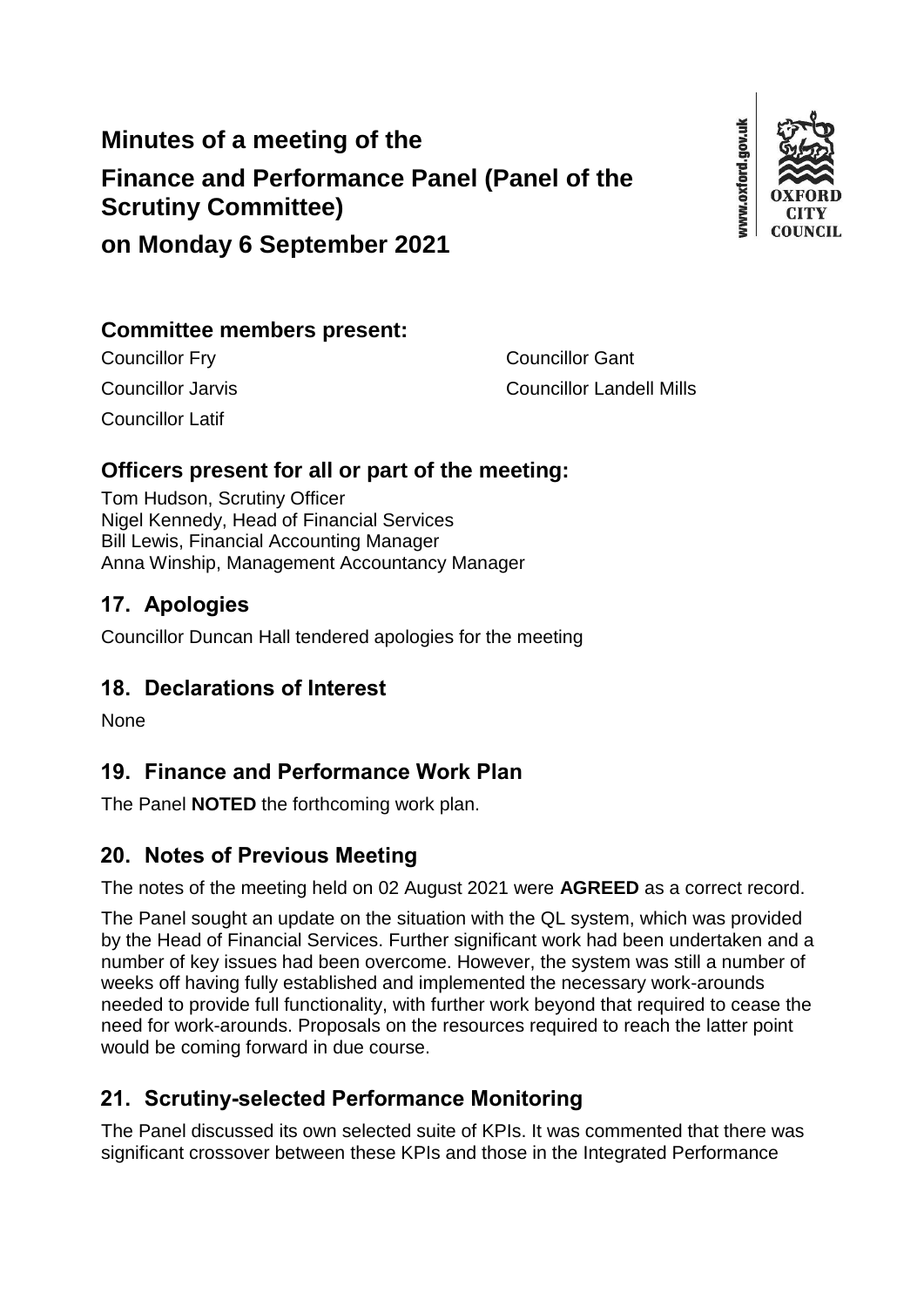Report, but that the commentary was more useful in the Integrated Performance Report.

The Panel raised a number of specific issues. These included the commentary on the difficulties of calculating local spend owing to the distorting impacts of a small number of large contracts. The Head of Financial Services agreed that it would be possible to take out the outlying data points, but raised a point of caution that smoother data would not necessarily be more reflective of reality. A similar challenge with the measure was differentiating between the location of a firm contracted with, and any sub-contractors. This would prove challenging to pull out without significant work. It was requested that the Procurement Manager attend a future meeting to discuss this in more detail.

The KPIs were **NOTED**.

#### **22. Integrated Performance Report Q1**

Anna Winship, Management Accountancy Manager presented to the Panel the Integrated Performance Report Q1, detailing the Council's position concerning finances, performance and risk.

Financially, the General Fund was on budget. However, within this figure there were a number of income sources continuing to be impacted by Covid-19 which were being monitored closely. Car parking income in the first quarter was significantly down against budget, a budget already reduced by £1.4m for the year owing to expected Covid disruption to income. Community Centre, Town Hall and Licensing incomes were all broadly on track for their reduced budgets. A clearer picture of the performance of Property Rental income was anticipated by the Q2 report. Issues arising from the QL implementation meant it was not possible to provide an update on ODS performance.

Capital spending showed a slippage of approximately £9m. Some key projects which had shown slippage included the East Oxford Community Centre project, Osney Mead Infrastructure, City Cycle Schemes, and Motor Transport Vehicle Programme.

The HRA showed a very minor adverse variance against budget, though the broadlystable figure did show some changes, with stage payments being paid to OCHL, and slippage to the overall housing delivery from OCHL roughly negating one another.

For performance, of the 24 corporate KPIs 13 were rated Green (on target); 5 were rated Amber (within a tolerance of target) and 1 was rated Red (outside of target), there were also 5 indicators that are unrated due to either no data being available or no comparable data from previous year to rate against. The red risk related to the estimated number of people sleeping rough in the city, with 24 estimated to do so against a target of 17.

Concerning risk, two red corporate risks existed at the end of quarter one. These relates to actions taken to ensure housing delivery and supply for the city of Oxford and to enable sufficient house building and investment; local, national or international factors adversely affecting the economic growth of the city and negative impacts of Climate Change.

Councillor Amar Latif joined the meeting at this point.

One of the key topics explored by the Panel concerned car parking. Whilst income was clearly impaired by Covid, longer-term policy and trends towards car reduction would also have a negative impact. It was recognised that the Council was responsible for multiple types of car parking, catering to shoppers, commuters and people engaging in recreation, and those visiting the city-centre and those parking in the outskirts. This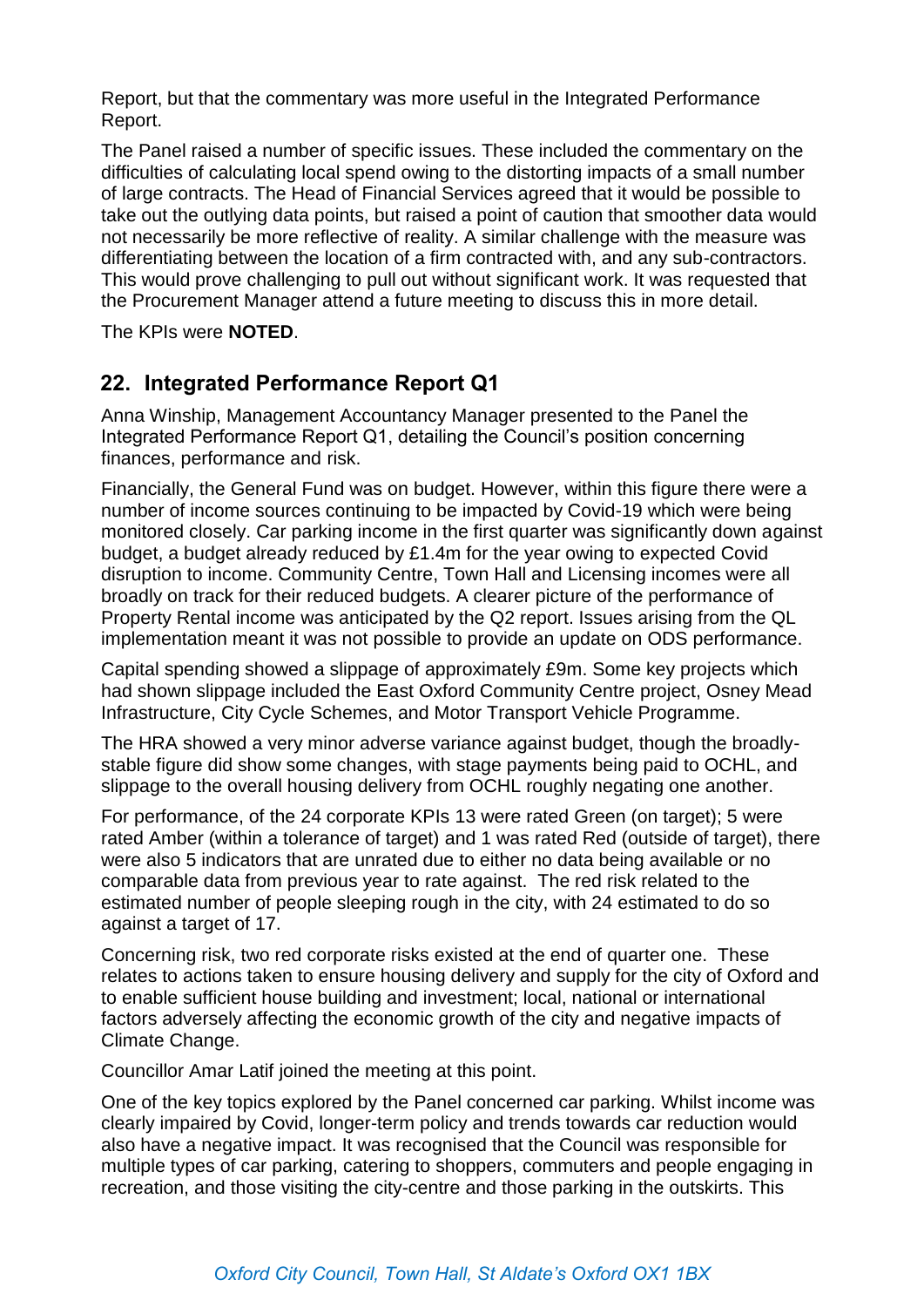meant there would be a base income, on the basis that not all would be impacted equally by Covid and policy trends. All types of parking were anticipated to bounce back in Y2 of the Medium Term Financial Plan, but thereafter policy decisions such as the removal of Oxpens car park would be expected to weigh on income levels. It was requested that a more fleshed-out response about the price elasticity for different types of car parks be provided to the Panel at a future meeting, with the input of the County Council.

Similar concerns about the recovery rate of community centre income to normal levels were raised. Usage was already beginning to pick up, and the expectation was that usage would return to normal or near-normal by the end of the financial year.

The likelihood and possible quantum of the ODS dividend in future years was discussed, the latter part of which was uncertain owing to being dependent on securing additional business. Whilst it was not possible to give granular financial reporting, the general sense was that at present ODS operatives were busy and that there was not a major issues that the QL implementation issues were obscuring.

Other issues discussed included: the lack of reference to Brexit as a contributor to the Council's red corporate risks; the disappointment at the number of rough sleepers; the current situation with Floyds Row; and options for supporting struggling commercial tenants as Covid support was withdrawn.

The Panel **NOTED** the report. No recommendations were made to Cabinet.

#### **23. Treasury Management Performance and Activity**

Bill Lewis, Financial Accounting Manager, presented the Treasury Management Performance and Activity report to the Panel.

The Council's treasury investments amounted at the end of the financial year to approximately £80m. The returns realised on those investments were approximately £0.9m below budgeted forecasts. The two principal reasons behind this shortfall was an overall reduction in interest rates nationally, and more locally, a reduction in interest payments from the Council's companies. The Council had £198.5m in PWLB loans; in March 2021 £20m became due and was rolled over. However, owing to capital spending reductions over the year the Council had taken out less borrowing that it otherwise would.

The Panel questioned the reasons behind the steepness of the fall in investment income. Interest rates generally had fallen, but also returns from lending to other local authorities had diminished to the point where they were similar to returns offered by the money markets. The Council's performance, when benchmarked against others, was strong. Those Councils which ranked higher were doing so at the cost of being exposed to more risk than the Council was willing to accept.

The adequacy of safeguards against unethical investments was explored by the Panel, as well as the potential for avoiding indirect investments through money deposited with banks with poor ethical records. Concerning direct investment, the Council was reliant on the advice provided by its treasury advisors. It was too resource intensive for the Council to undertake ethical audits on its own holdings. Concerning indirect investment through deposits, the Council used a green account with Barclays which was ringfenced. Although it was accepted that Barclays did engage with investments relating to fossil fuels, when the process to select a bank was undertaken it had proven difficult to find banks which satisfied the Council's criteria. Those scoring higher on environmental, social and governance criteria did not meet the Council's risk standards, and the